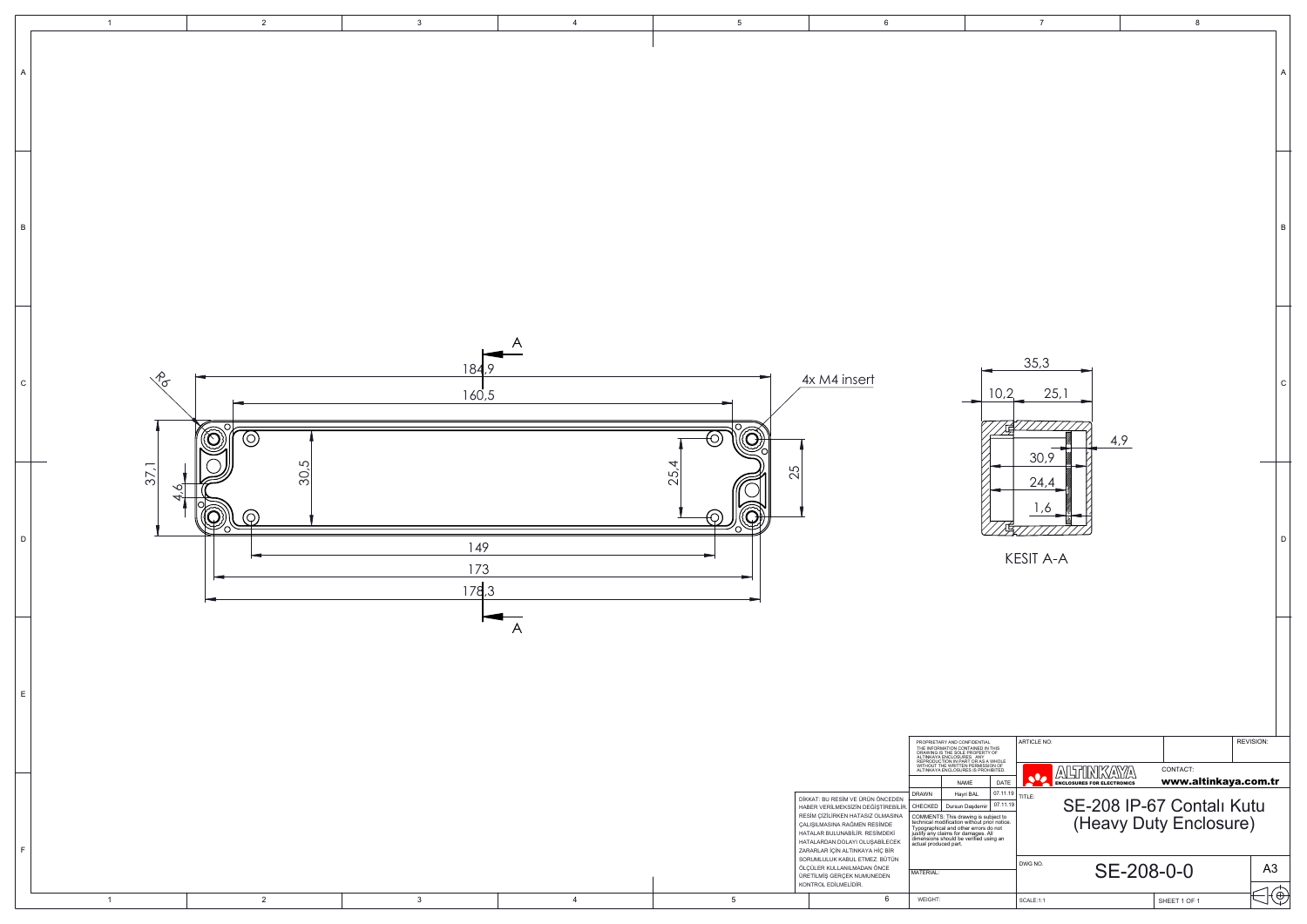|                                                | $\overline{7}$                              |     | 8                                |                | А           |
|------------------------------------------------|---------------------------------------------|-----|----------------------------------|----------------|-------------|
|                                                |                                             |     |                                  |                | B           |
|                                                | 10,2                                        |     |                                  |                | $\mathbf C$ |
|                                                | 7,5<br>KESIT A-A                            | 2,7 |                                  |                | D           |
|                                                |                                             |     |                                  |                |             |
| THIS<br>OF                                     | ARTICLE NO:                                 |     |                                  | REVISION:      |             |
| <i>N</i> HOLE<br>)N OF<br>IBITED.              | AUGUUNKAYYA<br><b>sle</b>                   |     | CONTACT:<br>www.altinkaya.com.tr |                |             |
| DATE<br>07.11.19<br>07.11.19                   | <b>ENCLOSURES FOR ELECTRONICS</b><br>TITLE: |     |                                  |                |             |
| oject to<br>or notice.<br>o not<br>II<br>ng an |                                             |     | SE-208 KAPAK                     |                |             |
|                                                | DWG NO.                                     |     | SE-208-P-1                       | A <sub>3</sub> |             |
|                                                | SCALE:1:1                                   |     | SHEET 1 OF 1                     |                | $\Theta$    |

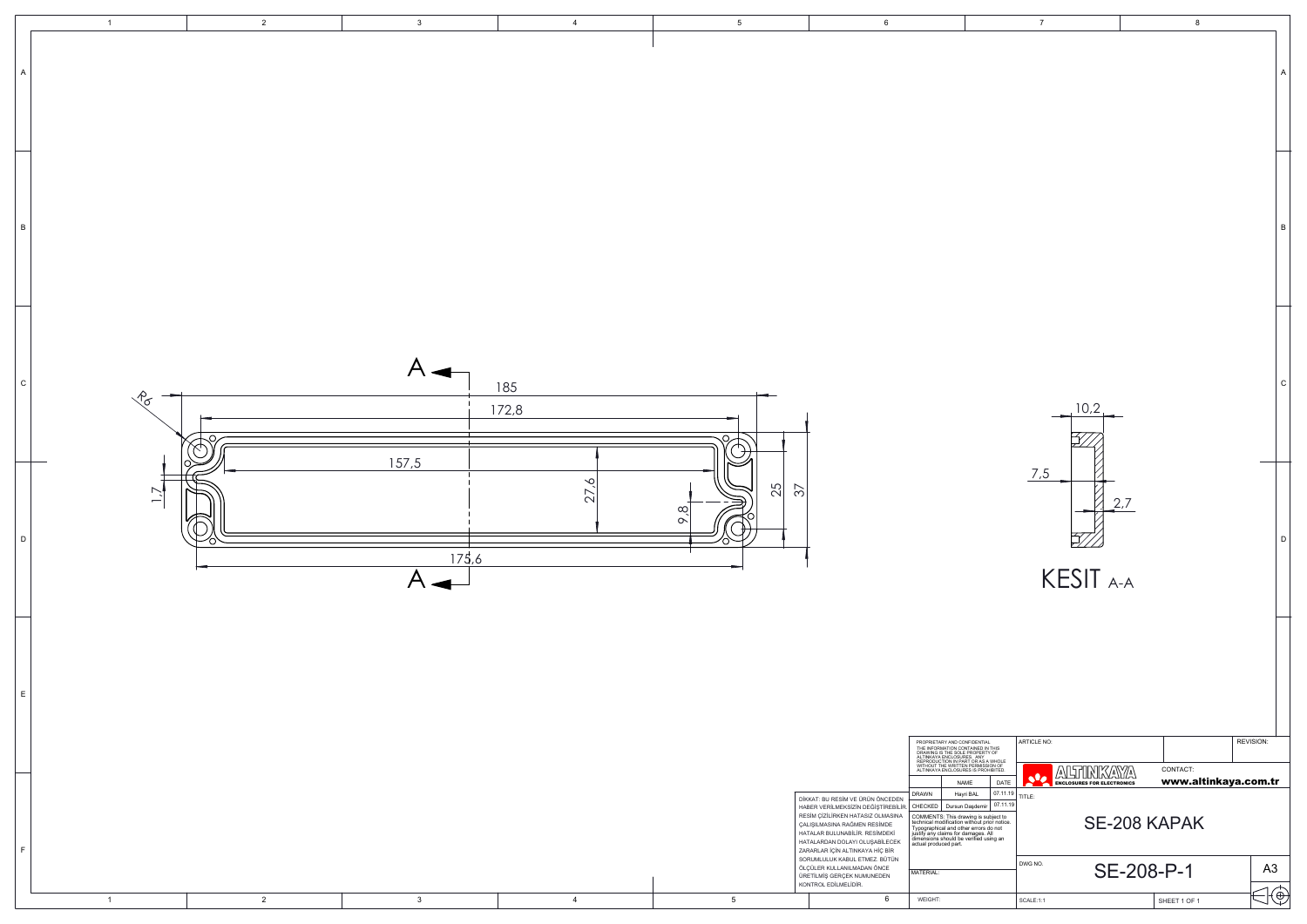|                                                                             | $\overline{7}$                                                         |            | 8                                |                |             |
|-----------------------------------------------------------------------------|------------------------------------------------------------------------|------------|----------------------------------|----------------|-------------|
|                                                                             |                                                                        |            |                                  |                | A           |
|                                                                             |                                                                        |            |                                  |                |             |
|                                                                             |                                                                        |            |                                  |                |             |
|                                                                             |                                                                        |            |                                  |                | B           |
|                                                                             |                                                                        |            |                                  |                |             |
|                                                                             |                                                                        |            |                                  |                |             |
|                                                                             |                                                                        |            |                                  |                |             |
|                                                                             | 26,6                                                                   |            |                                  |                | $\mathsf C$ |
|                                                                             | 24,9                                                                   |            |                                  |                |             |
|                                                                             | 4,9                                                                    |            |                                  |                |             |
|                                                                             | 25,1                                                                   |            |                                  |                | D           |
|                                                                             | <b>KESIT A-A</b>                                                       |            |                                  |                |             |
|                                                                             |                                                                        |            |                                  |                |             |
|                                                                             |                                                                        |            |                                  |                |             |
|                                                                             |                                                                        |            |                                  |                |             |
| L.<br>I THIS<br>Y OF                                                        | <b>ARTICLE NO:</b>                                                     |            |                                  | REVISION:      |             |
| N WHOLE<br>ION OF<br>HIBITED.<br>DATE                                       | $\mathcal{L}$<br>/∆\<br>$\bullet$<br><b>ENCLOSURES FOR ELECTRONICS</b> | ۵١         | CONTACT:<br>www.altinkaya.com.tr |                |             |
| 07.11.19<br>07.11.19<br>ıbject to<br>ior notice.<br>do not<br>۹I<br>sing an | TITLE:                                                                 |            | SE-208 GÖVDE                     |                |             |
|                                                                             | DWG NO.                                                                | SE-208-P-2 |                                  | A <sub>3</sub> |             |
|                                                                             | SCALE:1:1                                                              |            | SHEET 1 OF 1                     |                | €           |